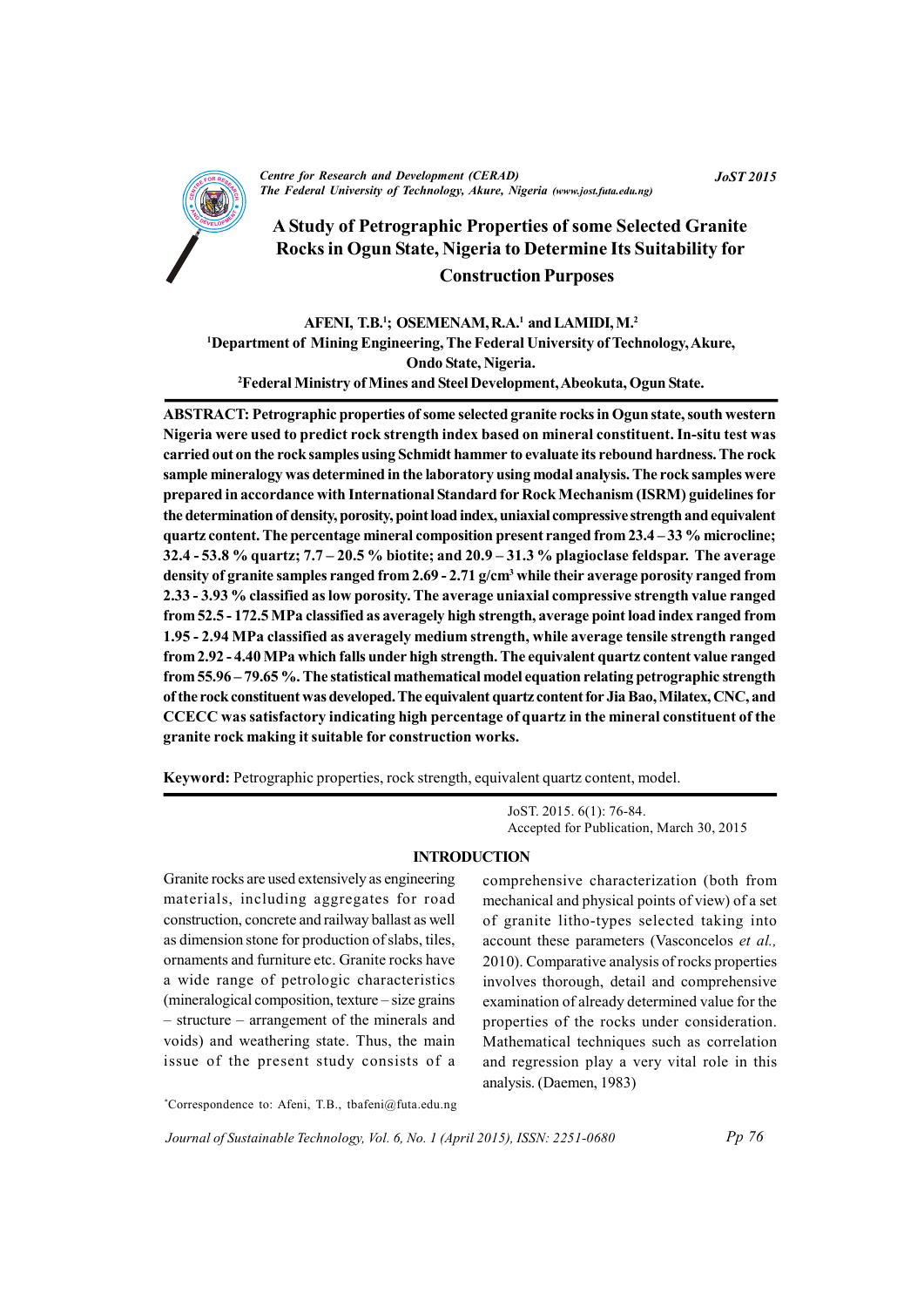The performance of any rock under the action of load, water, temperature and tectonic of the earth crust depends on the physical and mechanical properties (strength) of those materials. Application of rock mechanics principles in Mining Engineering therefore involves the selection of a tentative design and prediction of expected behaviour. Hence, the validity of this prediction is not greater than the validity of the physical and mechanical properties which is used (Cristescu and Hunsche, 1998).

In this research, the prediction of petrographic (rock) strength from the rock mineral constituent is investigated. The following selected rock properties are required variables: uniaxial compressive strength and porosity evaluating the rock strength using equivalent quartz content helps to provides information useful to quarry operators on drill tools selection.

### **MATERIALS AND METHODS**

## **Description of the Study Area**

The study areas fall within the south west of Nigeria. Milatex Genework Company Limited is located in Ijebu East Local Government Area, CCECC Limited is located in Ijebu North Local Government Area, Jia Bao Quarry Limited is located in Obafemi/Owode Local Government Area, while CNC Engineering Company Limited is located in Odeda Local Government Area all

in Ogun State. The map of Ogun state showing the study locations is presented in Figure 1. The geology of study areas falls within the basement complex of Nigeria. All the four quarries (Milatex Genework Company Limited, CCECC Limited, Jia Bao Quarry Limited, and CNC Engineering Company Limited) principal rock was classified according to its petrographic description as Biotite-gneiss while minor rock



Figure 1: The Geological Map of Ogun State showing the Study Areas (Adapted from Olukayode et al., 2012)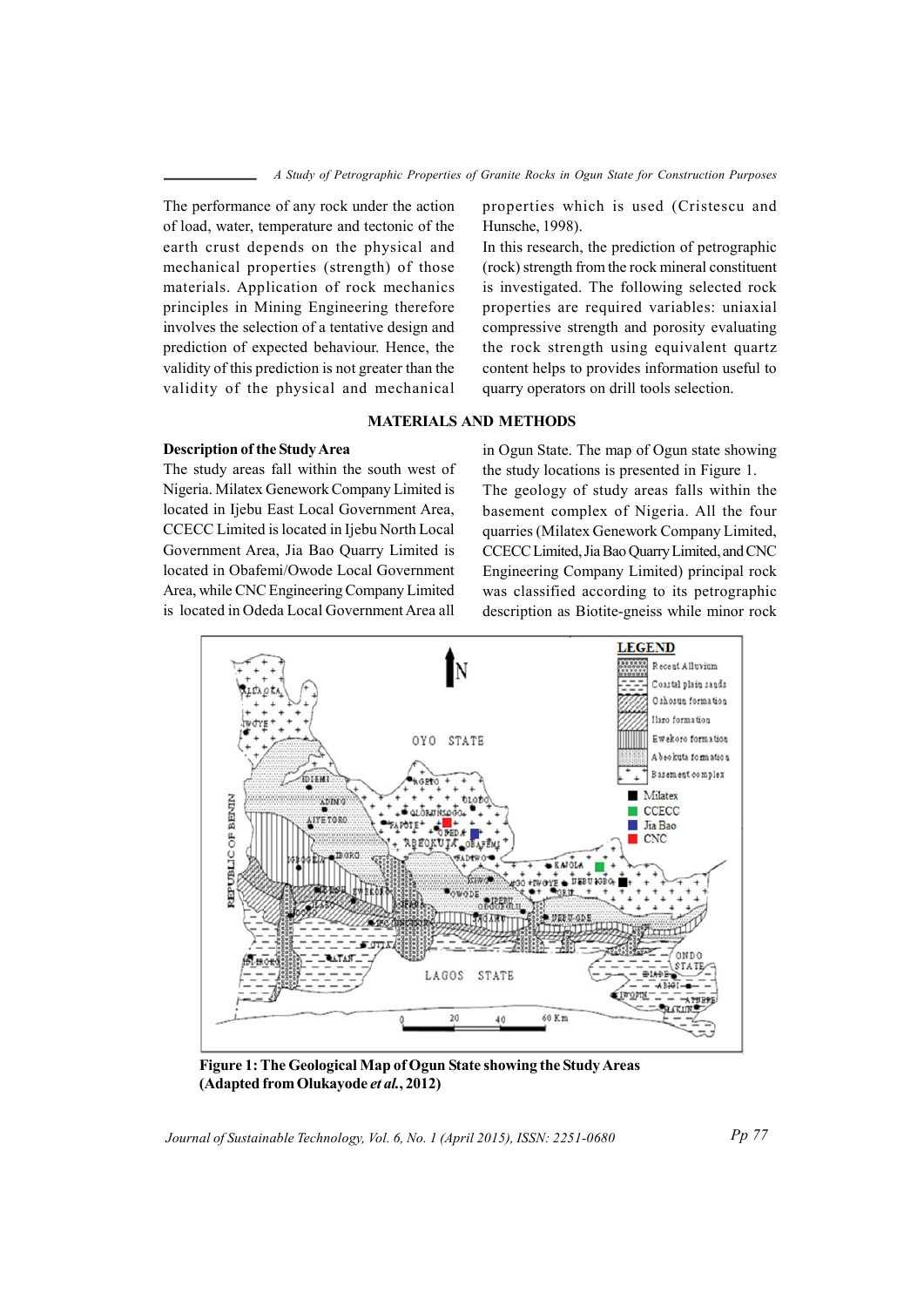classified as Porphyritic granite (Milatex Genework Company Limited only).

## **Determination of Mineral Composition**

The thin sections prepared from the rock samples were viewed under a polarizing microscope. A modal analysis was used to determine and estimate the mineral composition of the rock samples in accordance with procedure suggested by ISRM (1989). The photomicrograph of the samples was taken as presented in Table 1 and Plates 1-4.

### **Determination of Density**

The densities for the rock samples were obtained from the samples weighed and recorded. Water was poured inside the cylinder and the volume was noted as  $V_1$  (cm<sup>3</sup>) and the sample was dropped in the water in the cylinder and the volume were recorded as  $V_2$  (cm<sup>3</sup>). The change in volume was calculated as  $(V, -V)$  cm<sup>3</sup>. The density was calculated from Eq. (1) as shown in Table 2  $\mathbf{r}$ 

$$
\rho = \frac{M}{\Delta V} \left( \frac{g}{cm^3} \right) \tag{1}
$$

Where  $M$  is the mass in g and "V is the change" in volume in cm<sup>3</sup>.

## **Determination of Porosity**

Porosity was determined using saturation and buoyancy technique as suggested by ISRM (1989). The representative samples comprising at least 4 lumps of irregular geometry, each having a mass of at least 50g was prepared. The sample was saturated by water immersion in a bath with periodic agitation to remove trapped air for a period of at least 24 hours. The samples are dried to a constant mass at a temperature of  $105^{\circ}$ C in an oven and cooled for 30 min in a desiccator, and the dry mass M is measured. The pore volume and porosity were determined using Equations 2 and 3.

$$
\text{Pore Volume, } V_{v} = \frac{M_{Sat} - M_{s}}{\rho w} \quad (2)
$$

Where  $\rho_w$  is the density of water in g/cm<sup>3</sup>, M is the mass of saturated sample in g and M is the mass of dry sample in g.

$$
Porosity, \phi = \frac{100V_v}{V}\%
$$
 (3)

Where:  $V_{y}$  is the pore volume in cm<sup>3</sup> and V is the bulk volume in cm<sup>3</sup>.

## **Determination of Hardness**

Hardness test involves the use of Schmidt Hammer of type L for the determination of the hardness of in situ rock. The rebound value of the Schmidt Hammer is used as an index value for the intact strength of rock material, but it is also used to give an indication of the compressive strength of rock material in accordance with ISRM (1981) and ASTM (1994).

## Determination of Uniaxial Compressive **Strength (UCS)**

The uniaxial compressive strength test is most widely used measure of the strength, deformation and fracture characteristics of the rock. The UCS values were estimated by using the chart suggested by ISRM, (1985) presented in Figure 2.

### **Determination of Point Load Strength**

The point load testing machine was used for the strength determination of rock samples. The samples used were of irregular shapes. Since the sample tested do not have a diameter of 50mm, the point load index has to be corrected to standard strength indices as proposed by Brook (1985). Load at failure is recorded as P. Uncorrected point load strength, I<sub>2</sub>, was calculated as written in Equation 4:

$$
I_s = \frac{P}{D_e^2} \tag{4}
$$

The uncorrected point load strength index is corrected to the point load strength at equivalent core diameter of 50mm, for D<sub>a</sub> " 50mm; the size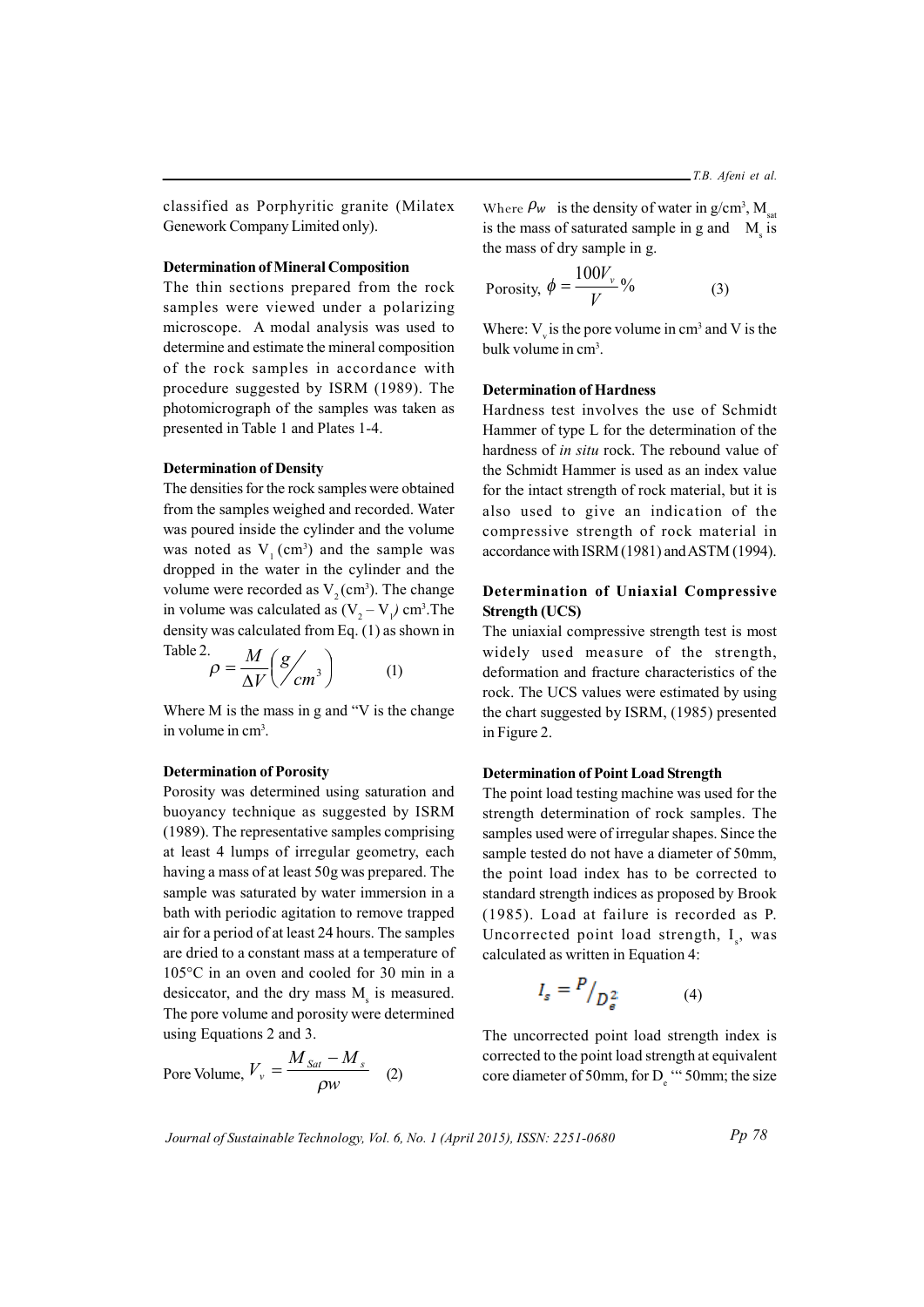

A Study of Petrographic Properties of Granite Rocks in Ogun State for Construction Purposes

Figure 2: Correlation Chart for Schmidt (L) Hammer, Relating Rock Density, Compressive **Strength and Rebound Number (ISRM, 1985)** 

correction factor is given using (ISRM, 1985) in Equation 5:  $\sim$   $\mu$ 

$$
F = \left(\frac{D_4}{50}\right)^{0.45} \tag{5}
$$

F is the size correction factor, P is the load at failure in kN,  $I_{\text{q50}}$  is the point load index value for a standard core diameter (D) of 50mm in MPa and  $D<sub>e</sub>$  is the equivalent core diameter in mm. The corrected point load strength index,  $I_{s(50)}$  is calculated as stated in Equation 6:

$$
I_{s(50)} = FI_s \tag{6}
$$

## **Determination of Tensile Strength**

The tensile strength can be determined from the relationship between the point load strength  $(I_{\mathfrak{so}})$  and tensile strength  $(T_{\mathfrak{so}})$  according to Brook (1993) and ISRM (1989) as shown in Equation 7:

$$
T_o = 1.5I_{s(50)}\tag{7}
$$

**Determination of Equivalent Quartz Content** 

The equivalent quartz content (EQC) of the rock samples was determined in accordance with Thuro (1997). The equivalent quartz content was determined in thin sections by modal analysis meaning the entire mineral content referring to the abrasiveness or hardness of quartz. Therefore, each mineral amount is multiplied with its relative Rosiwal abrasiveness to quartz (with quartz  $100\%$ ) using Equation 8.

$$
EQC = \sum_{i=1}^{n} Ai * Ri
$$
 (8)

Where: EQC is the equivalent quartz content  $(\%);$ Ai is the mineral amount  $(\%)$ ; Ri is the Rosiwal abrasiveness  $(\% )$ ; and n is the number of all minerals.

Journal of Sustainable Technology, Vol. 6, No. 1 (April 2015), ISSN: 2251-0680

 $Pp 79$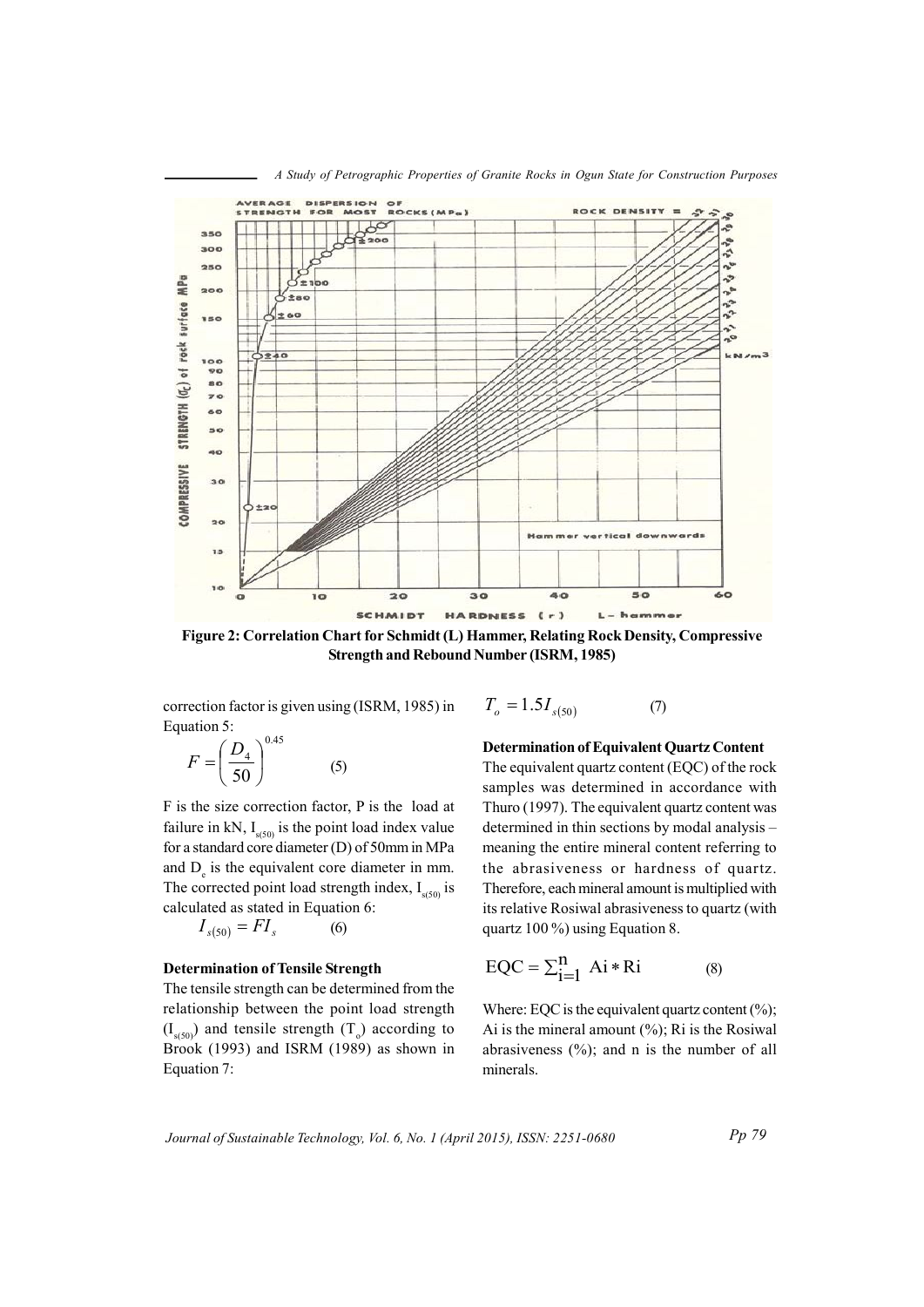### **RESULTS AND DISCUSSION**

### **Mineral Composition Result**

The result of the mineral composition is presented in Table 1 while Tables  $2 - 7$  present rock parameters. Also, photomicrograph of rock samples are presented in Plates  $1 - 4$ .

From Table 1 and Plate  $1 - 4$ , the petrographic description of the four locations indicates its principal rock as a biotite-gneiss while minor rock was porphyritic granite (for Milatex only), from result obtained through photomicrograph. The mineral in the thin sections include majorly

Q - quartz, B - biotite, M - microcline, O orthoclase, P - plagioclase and accessory minerals.

## **Density Result**

From Table 2, Milatex have the highest density as a result of high plagioclase feldspar content while CCECC and Jia Bao have the least. Finally, the degree of grain distribution and compactness is a significant factor in density determination.

|  | <b>Table 1: Mineral Composition of Selected Rocks</b> |  |
|--|-------------------------------------------------------|--|
|--|-------------------------------------------------------|--|

| <b>Minerals</b>   | $\frac{6}{6}$ | $\frac{0}{0}$ | $\frac{0}{0}$ | $\frac{0}{0}$ |  |
|-------------------|---------------|---------------|---------------|---------------|--|
|                   | Prop. Milatex | Prop. CCECC   | Prop. Jia Bao | Prop. CNC     |  |
| Quartz            | 45.3          | 32.4          | 53.8          | 36.3          |  |
| <b>Biotite</b>    |               | 13.9          | 7.7           | 20.5          |  |
| Plagioclase       | 31.3          | 20.9          | 28.9          | $\theta$      |  |
| Orthoclase        |               | 7.4           | 9.6           | 5.1           |  |
| Microcline        | 23.4          | 0             | $\theta$      | 33.0          |  |
| Hornblende        |               | 25.4          | $\theta$      | $\theta$      |  |
| Accessory mineral |               | 0             | 0             | 5.1           |  |

## **Table 2: Density of Selected Rocks**

| Granite  | Density $(kg/m^3)$ | Density $(kg/m^3)$ | Density $(kg/m^3)$ | Density $(kg/m^3)$ |
|----------|--------------------|--------------------|--------------------|--------------------|
| Location | <b>Milatex</b>     | <b>CCECC</b>       | Jia Bao            | <b>CNC</b>         |
| Sample 1 | 3.08               | 2.77               | 2.69               | 2.69               |
| Sample 2 | 2.67               | 2.62               | 2.75               | 2.63               |
| Sample 3 | 2.56               | 2.73               | 2.62               | 2.82               |
| Sample 4 | 2.51               | 2.62               | 2.69               | 2.65               |
| Average  | 2.71               | 2.69               | 2.69               | 2.70               |

#### **Table 3: Porosity of Selected Rocks**

| <b>Granite</b> | Porosity (%)   | Porosity $(\% )$ | Porosity (%) | Porosity $(\% )$ |
|----------------|----------------|------------------|--------------|------------------|
| Location       | <b>Milatex</b> | <b>CCECC</b>     | Jia Bao      | CNC              |
| Sample 1       | 2.81           | 3.40             | 3.40         | 2.27             |
| Sample 2       | 3.27           | 2.63             | 4.22         | 2.39             |
| Sample 3       | 2.42           | 3.42             | 4.04         | 2.37             |
| Sample 4       | 2.02           | 2.78             | 4.04         | 2.29             |
| Average        | 2.61           | 3.06             | 3.93         | 2.33             |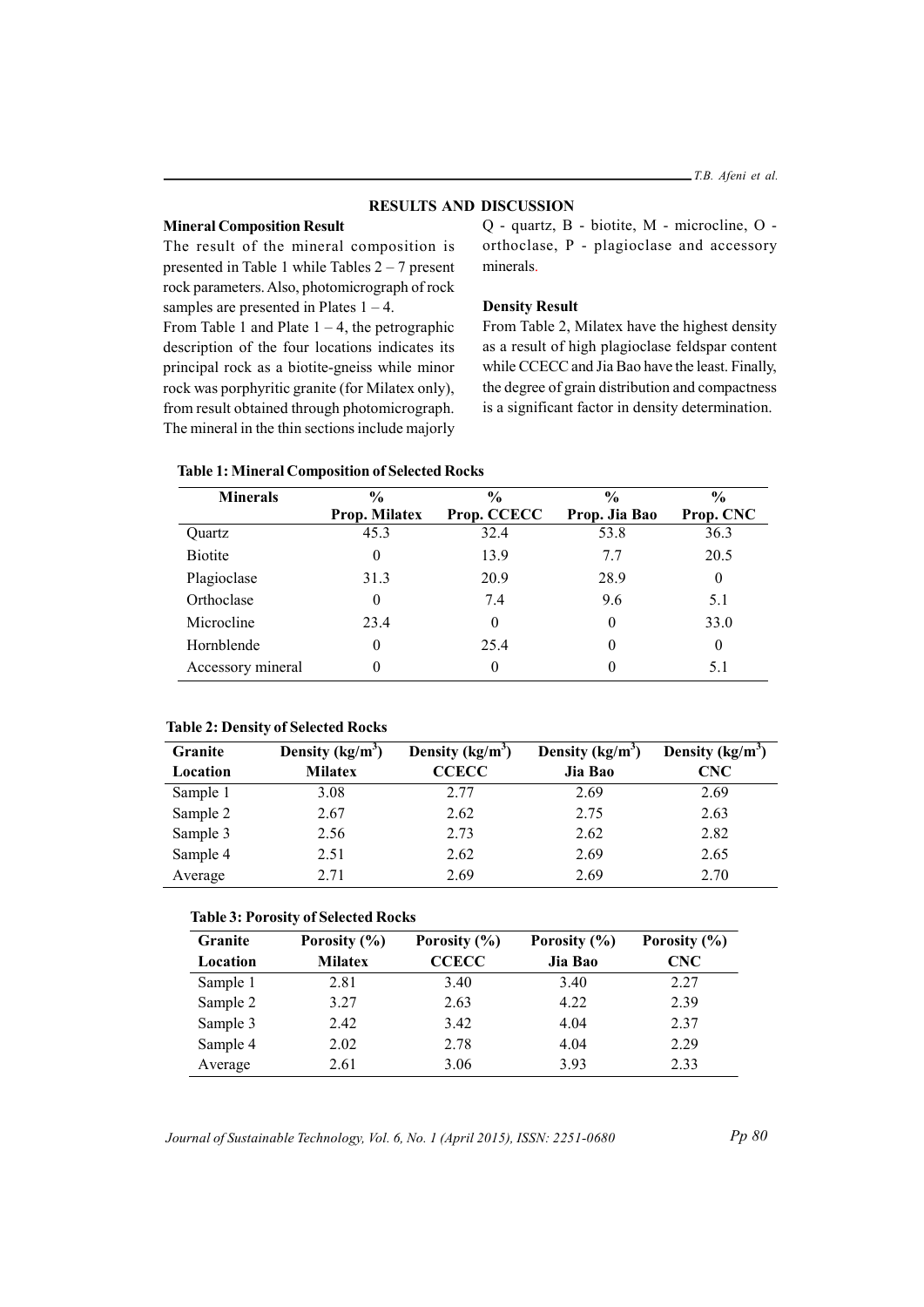A Study of Petrographic Properties of Granite Rocks in Ogun State for Construction Purposes



**Plate 1: Photomicrograph of Milatex Rock** 



Plate 2: Photomicrograph of CCECC Rock



Plate 3: Photomicrograph of Jia Bao Rock

## **Porosity Result**

From Table 3, Porosity is one of the governing factors for the permeability. It provides the void for water to flow through in a rock material. Two locations (CCECC and Jia Bao) have low density but with high porosity indicating low strength while Milatex and CNC have high strength.

## **Rock Strength**

From Tables  $4 - 6$ , the uniaxial compressive strength for the four locations was classified as



Plate 4: Photomicrograph of CNC Rock

high to very high strength; the point load index was classified as medium to high strength; and tensile strength classified as medium to high strength. All the strength characterization was in accordance with ISRM (1985) classification. From Table 7, the result of equivalent quartz content was evaluated in accordance with Thuro (1997). The evaluated values ranged from 55.96  $-79.65$  % respectively. Jia Bao has the highest while the lowest is recorded to CCECC. In rock drilling, bit wear rises mainly with increasing

Journal of Sustainable Technology, Vol. 6, No. 1 (April 2015), ISSN: 2251-0680

 $Pp 81$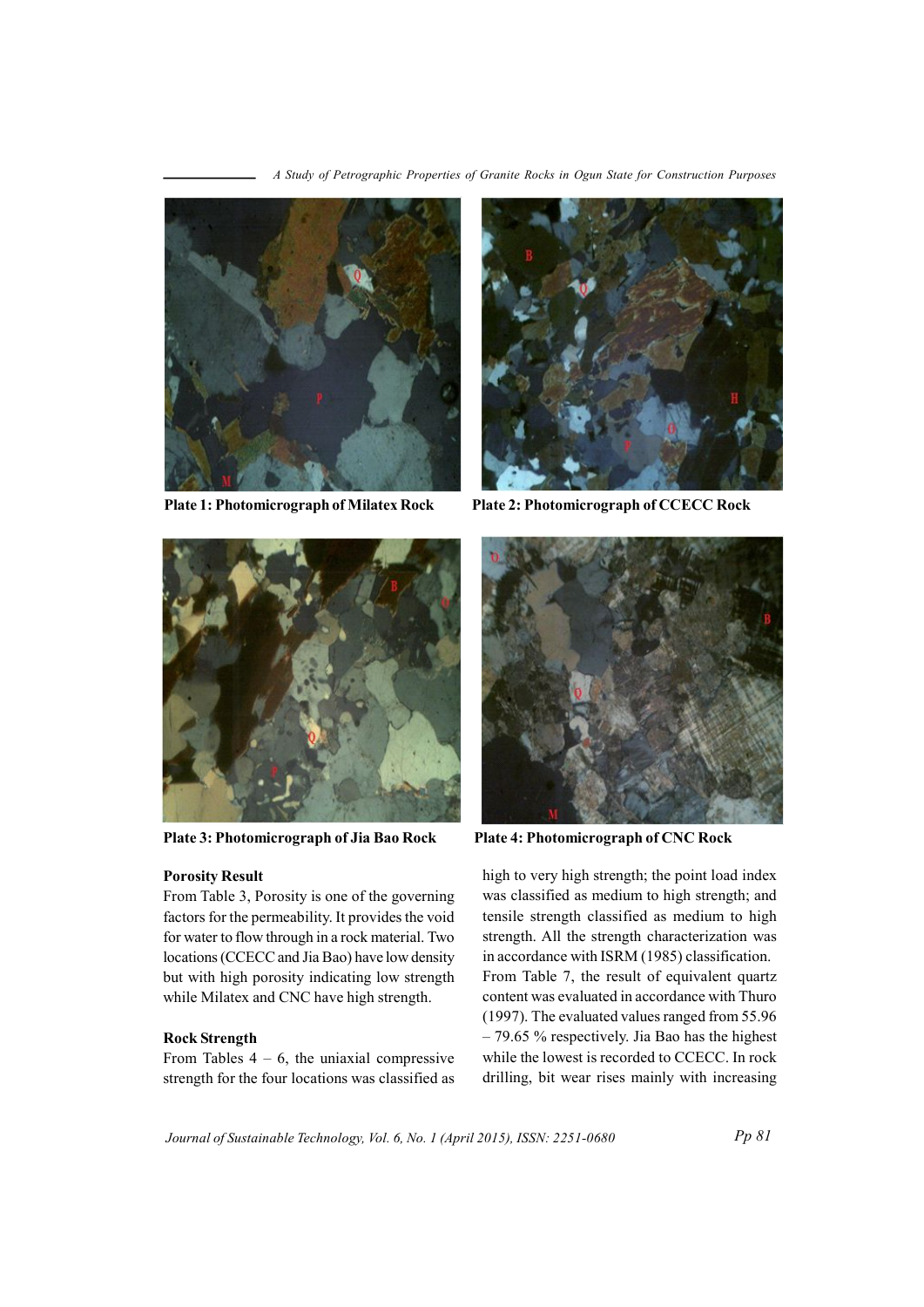Granite  $\overline{UCS(MPa)}$  $\overline{UCS(MPa)}$  $\overline{UCS(MPa)}$  $\overline{UCS(MPa)}$ Location **Milatex CCECC** Jia Bao **CNC** Sample 1 190 220 80 75 Sample 2 150  $100\,$ 55 150 Sample 3 180 80 35 170 Sample 4 90 45 150 140 Average 172.5 87.5 52.5 165

**Table 4: Uniaxial Compressive Strength of Selected Rocks** 

|  |  |  |  | <b>Table 6: Tensile Strength of Selected Rocks</b> |  |
|--|--|--|--|----------------------------------------------------|--|
|--|--|--|--|----------------------------------------------------|--|

| <b>Granite</b> | <b>Milatex</b> | <b>CCECC</b> | Jia Bao | <b>CNC</b> |
|----------------|----------------|--------------|---------|------------|
| Location       | (MPa)          | (MPa)        | (MPa)   | (MPa)      |
| Sample 1       | 1.14           | 2.67         | 2.56    | 2.66       |
| Sample 2       | 3.33           | 2.03         | 1.08    | 1.60       |
| Sample 3       | 2.55           | 4.61         | 2.26    | 4.87       |
| Sample 4       | 2.15           | 2.36         | 1.88    | 2.63       |
| Average        | 2.29           | 2.92         | 1.95    | 2.94       |

| Table 7: Equivalent Quartz Content of Selected Rocks |  |
|------------------------------------------------------|--|
|------------------------------------------------------|--|

| <b>Minerals</b>           | <b>Rosiwal Value</b> | <b>Equivalent Quartz Content (%)</b> |                              |                 |            |
|---------------------------|----------------------|--------------------------------------|------------------------------|-----------------|------------|
|                           |                      | <b>Milatex</b>                       | <b>CCECC</b>                 | Jia Bao         | <b>CNC</b> |
| Ouartz                    | 120                  | 54.36                                | 38.88                        | 64.56           | 43.56      |
| <b>Biotite</b>            | 11                   |                                      | 1.53                         | 0.85            | 2.26       |
| Plagioclase               | 37                   | 11.58                                | 7.73                         | 10.69           | -          |
| Orthoclase                | 37                   |                                      | 2.74                         | 3.55            | 1.89       |
| Microcline                | 37                   | 8.66                                 | $\qquad \qquad \blacksquare$ | -               | 12.21      |
| Hornblende                | 20                   |                                      | 5.08                         | $\qquad \qquad$ |            |
| <b>Accessory Minerals</b> | 4.5                  |                                      |                              |                 | 0.23       |
| Total                     |                      | 74.6                                 | 55.96                        | 79.65           | 60.15      |

equivalent quartz content. This could be used to evaluate bit deterioration based on percentage quartz content.

The relationship of equivalent quartz content with regression standardized predicted value is shown in Figure 3.

From Figure 3, the line of best-fit shown in the graph represents approximately the average value of the equivalent quartz content in relation to rock parameters. The correlation model for equivalent quartz content of the granite deposit increases with increase in regression standardized predicted value (porosity and uniaxial compressive strength) as expressed in Equation 9;

 $EQC = -118.941 + 44.373POR + 0.454UCS$  (9) Where: EQC is the equivalent quartz content dependent variable; predictor variables includes POR is the porosity  $(\% )$ ; and UCS is the uniaxial compressive strength (MPa).

A linear trend line for the relationship curve with corresponding equation 9 gave a value of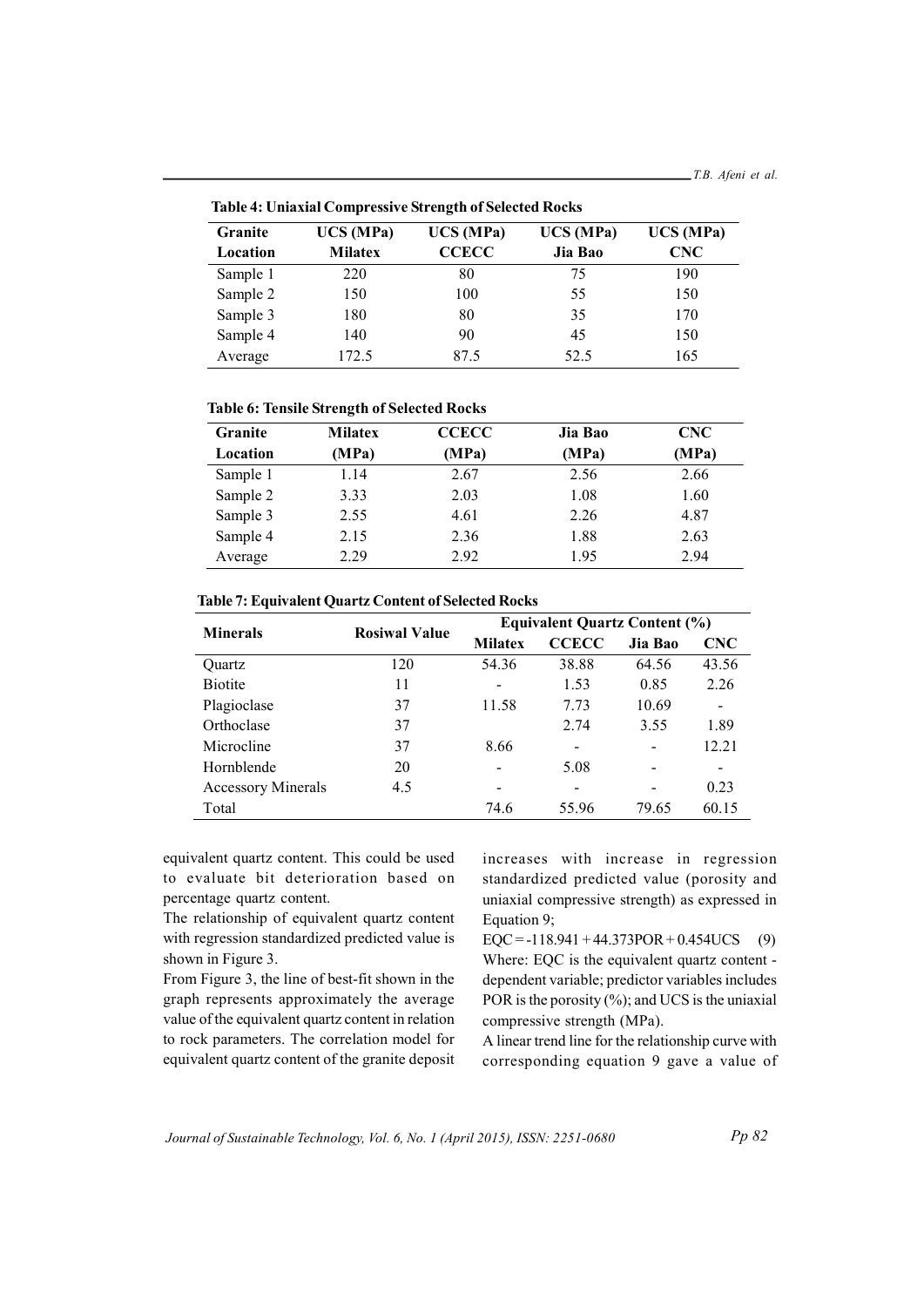multiple correlation coefficient  $R^2 = 0.996$  (99%). The multiple correlation coefficient value obtained exhibit a large correlation which is positive. It was deduced that higher quartz content in the rock composition results to its strength characterisation.



Figure 3: Equivalent Quartz Content against Regression Standardized Predicted Value

## **CONCLUSION**

This research work satisfies the allowable standard in accordance to ASTM and ISRM. In-situ and laboratory tests were conducted on the granite samples. The petrographic properties of rocks in the four locations which include Milatex, CCECC, Jia Bao, and CNC, have the following percentage present:  $23.4 - 33 \%$ microcline,  $32.4 - 53.8$  % quartz,  $20.9 - 31.3$  % plagioclase feldspar, and  $5.1 - 9.6$  % orthoclase feldspar. The average density, porosity, uniaxial compressive strength, point load index tensile strength and equivalent quartz content for the four locations are  $2.69$  g/cm<sup>3</sup>,  $2.98$  %, 119.38 MPa, 2.53 MPa, 3.73 MPa, and 67.59 % respectively. Low porosity was deduced while the strength characterization classified the rock from medium to high strength.

Finally, a mathematical model equation was generated to predict the percentage of quartz present in the rock constituent once the predictor variables such as porosity and uniaxial compressive strength values are supplied. The relationship of equivalent quartz content with regression standardized predicted value indicates a large multiple correlation coefficient which is positive. It serves as a tool to predict the rock strength based on petrographic properties of rock in questioned. Quarry operator would benefit from the research in the area of drilling technology. It also serves as a basis for the determination of rock aggregates strength used for construction purposes.